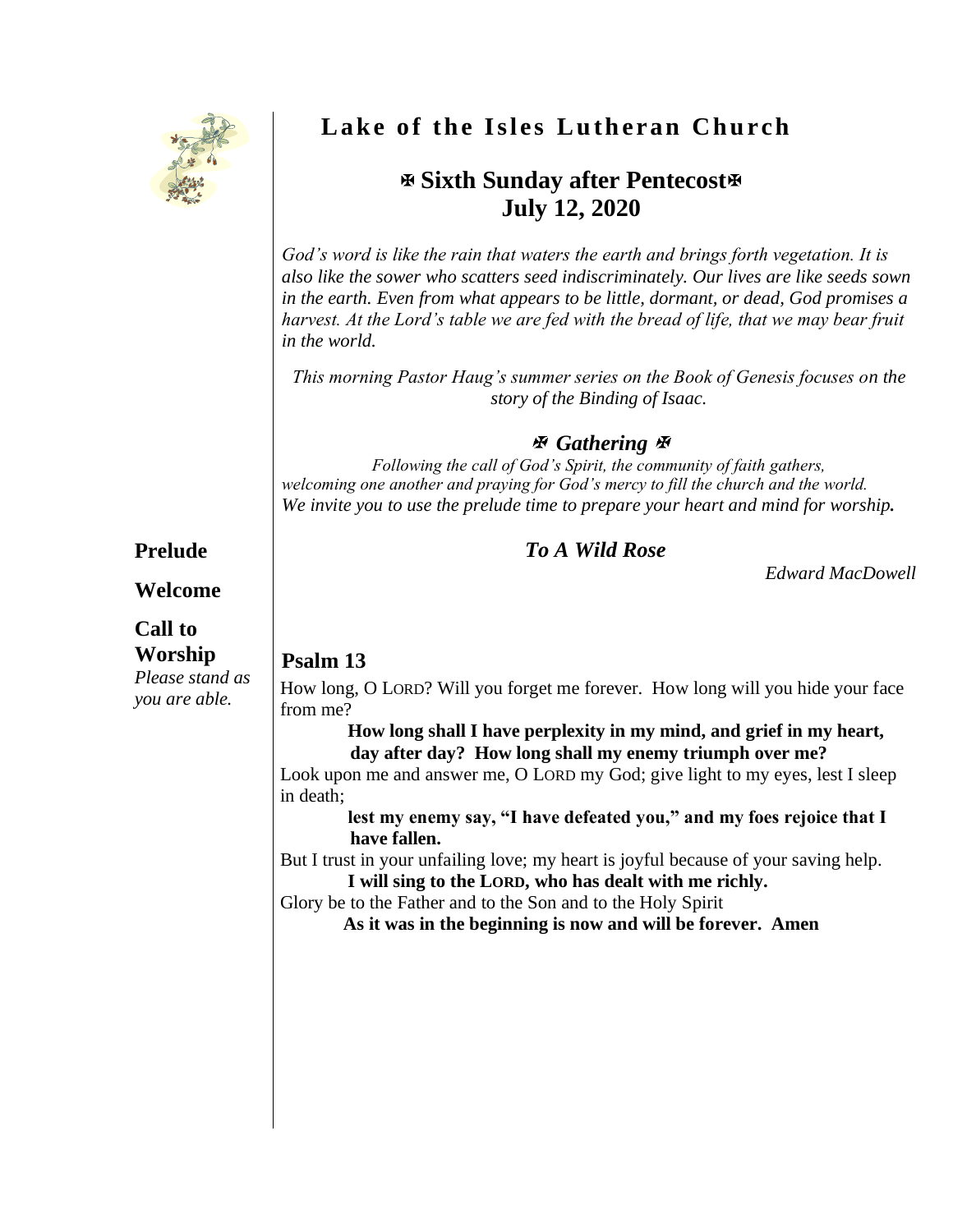# **Gathering Hymn**

*O Day of Rest and Gladness*



**Apostolic Greeting**

2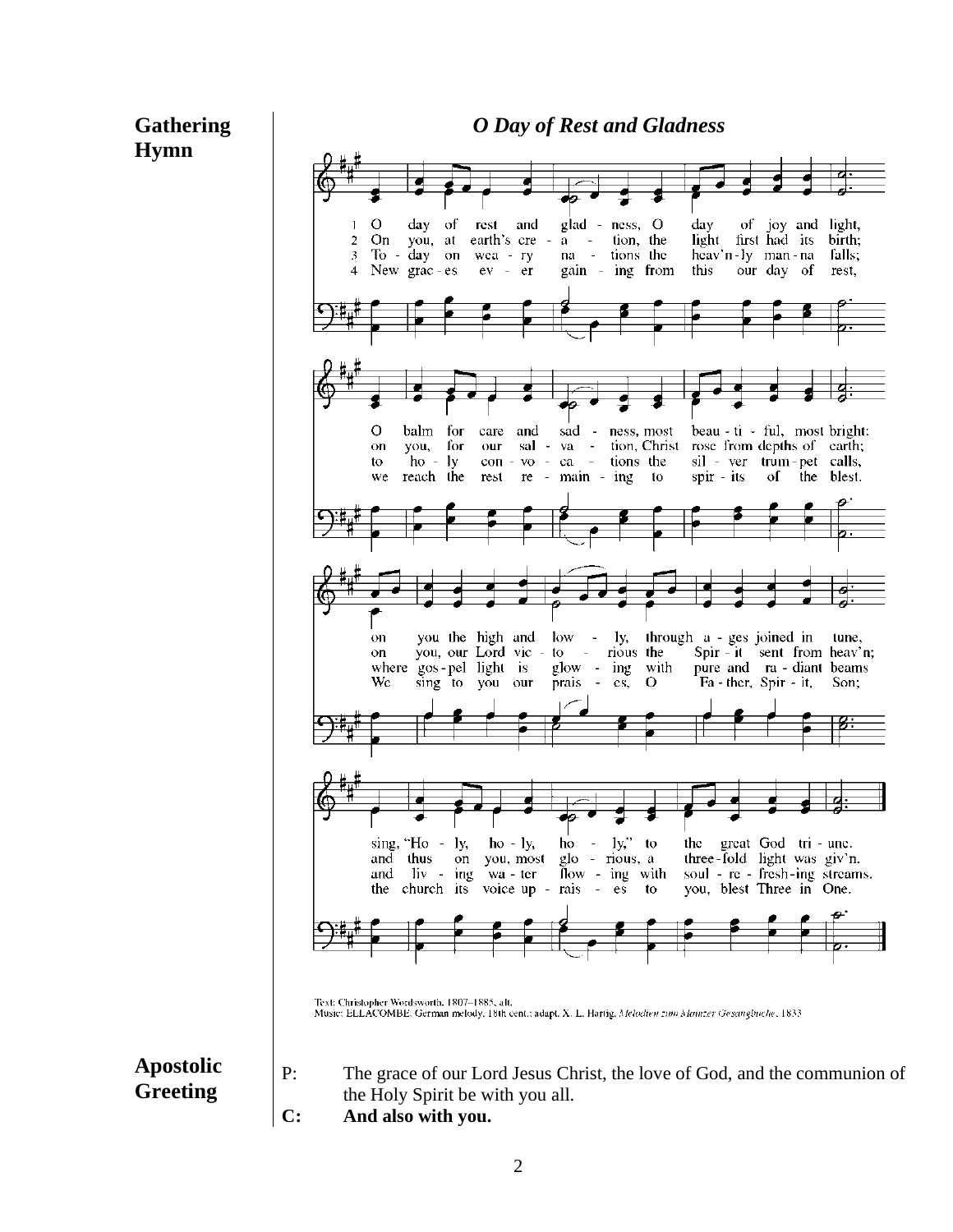# **Prayer of the Day**

**Anthem**

Almighty God, **we thank you for planting in us the seed of your word. By your Holy Spirit help us to receive it with joy, live according to it, and grow in faith and hope and love, through Jesus Christ, our Savior and Lord. Amen**

## **Word**

*The Word of God comes alive for the gathered community As God speaks to us in scriptures read, sung and preached.*

# **Children's Sermon**

# *God So Loved the World*

Gwendolyn Emery-Owings

*God so love the world that He gave His only Son, So that we might know God's love for eve'ry one. Praise the Father; praise the Son; Praise the Spirit; Three in One! Amen.*

## **Reading**

*Abraham was prepared to obey God's command amid extreme contradiction: the child to be sacrificed is the very child through whom Abraham is to receive descendants. God acknowledged Abraham's obedient faith, and Abraham offered a ram in the place of his son Isaac.*

*Genesis 22:1-14*

<sup>1</sup>God tested Abraham. He said to him, "Abraham!" And he said, "Here I am." 2He said, "Take your son, your only son Isaac, whom you love, and go to the land of Moriah, and offer him there as a burnt offering on one of the mountains that I shall show you." 3So Abraham rose early in the morning, saddled his donkey, and took two of his young men with him, and his son Isaac; he cut the wood for the burnt offering, and set out and went to the place in the distance that God had shown him. <sup>4</sup>On the third day Abraham looked up and saw the place far away. 5Then Abraham said to his young men, "Stay here with the donkey; the boy and I will go over there; we will worship, and then we will come back to you." <sup>6</sup>Abraham took the wood of the burnt offering and laid it on his son Isaac, and he himself carried the fire and the knife. So the two of them walked on together. 7Isaac said to his father Abraham, "Father!" And he said, "Here I am, my son." He said, "The fire and the wood are here, but where is the lamb for a burnt offering?" 8Abraham said, "God himself will provide the lamb for a burnt offering, my son." So the two of them walked on together.

<sup>9</sup>When they came to the place that God had shown him, Abraham built an altar there and laid the wood in order. He bound his son Isaac, and laid him on the altar, on top of the wood. 10Then Abraham reached out his hand and took the knife to kill his son. 11But the angel of the LORD called to him from heaven, and said, "Abraham, Abraham!" And he said, "Here I am."<sup>12</sup>[The angel] said, "Do not lay your hand on the boy or do anything to him; for now I know that you fear God, since you have not withheld your son, your only son, from me."<sup>13</sup>And Abraham looked up and saw a ram, caught in a thicket by its horns. Abraham went and took the ram and offered it up as a burnt offering instead of his son. 14So Abraham called that place "The LORD will provide"; as it is said to this day, "On the mount of the LORD it shall be provided."



- R: Word of God, Word of Life.
- **C: Thanks be to God.**

*Praise the Father; praise the Son; Praise the Spirit; Three in One! Amen.*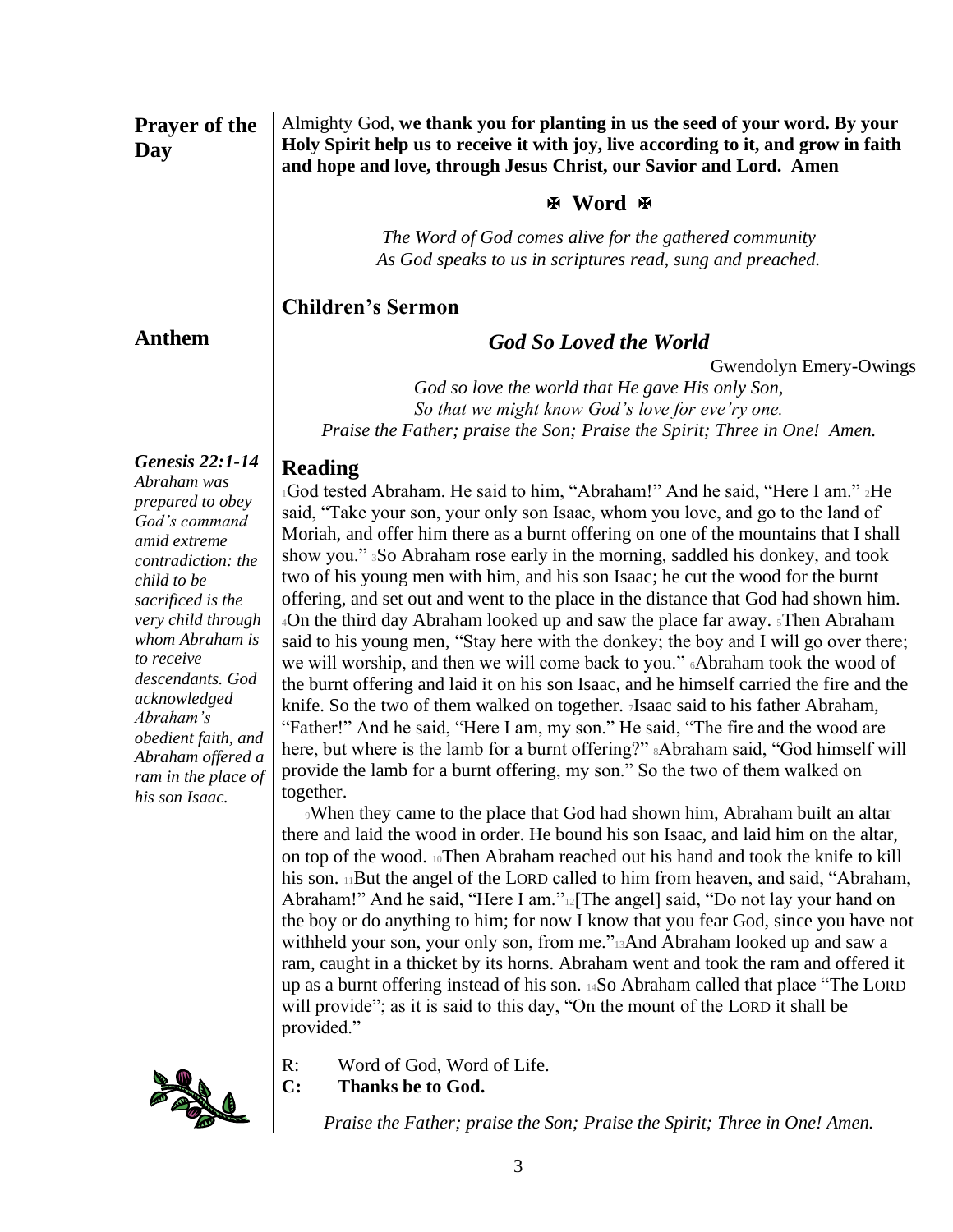|                                                                                                                                                                                                                                                                                                                                                       | <b>Gospel</b>                                                                                                                                                                                                                                                                                                                                                                                                                                                                                                                                                                                                                                                                                                                                                                                                                                                                                                                                                                                                                                                                                                                                                                                                                                                                                                                                                                                                                                                                                                                                                                                                                                                                                                                                           |  |  |
|-------------------------------------------------------------------------------------------------------------------------------------------------------------------------------------------------------------------------------------------------------------------------------------------------------------------------------------------------------|---------------------------------------------------------------------------------------------------------------------------------------------------------------------------------------------------------------------------------------------------------------------------------------------------------------------------------------------------------------------------------------------------------------------------------------------------------------------------------------------------------------------------------------------------------------------------------------------------------------------------------------------------------------------------------------------------------------------------------------------------------------------------------------------------------------------------------------------------------------------------------------------------------------------------------------------------------------------------------------------------------------------------------------------------------------------------------------------------------------------------------------------------------------------------------------------------------------------------------------------------------------------------------------------------------------------------------------------------------------------------------------------------------------------------------------------------------------------------------------------------------------------------------------------------------------------------------------------------------------------------------------------------------------------------------------------------------------------------------------------------------|--|--|
|                                                                                                                                                                                                                                                                                                                                                       | P:<br>The Holy Gospel according to St. Matthew, the thirteenth chapter.<br>C:<br>Glory to you, O Lord.                                                                                                                                                                                                                                                                                                                                                                                                                                                                                                                                                                                                                                                                                                                                                                                                                                                                                                                                                                                                                                                                                                                                                                                                                                                                                                                                                                                                                                                                                                                                                                                                                                                  |  |  |
| <b>Matthew 13:1-9,</b><br>$18 - 23$<br>In Matthew's<br>gospel, both Jesus<br>and his disciples<br>"sow the seed" of<br>God's word by<br>proclaiming the<br>good news that<br>"the kingdom of<br>heaven is near."<br>Now, in a<br>memorable<br>parable, Jesus<br>explains why this<br>good news<br>produces different<br>results in those<br>who hear. | That same day Jesus went out of the house and sat beside the sea. 2Such great<br>crowds gathered around him that he got into a boat and sat there, while the whole<br>crowd stood on the beach. And he told them many things in parables, saying:<br>"Listen! A sower went out to sow. 4And as he sowed, some seeds fell on the path,<br>and the birds came and ate them up. sOther seeds fell on rocky ground, where they<br>did not have much soil, and they sprang up quickly, since they had no depth of soil.<br>6But when the sun rose, they were scorched; and since they had no root, they<br>withered away. 7Other seeds fell among thorns, and the thorns grew up and choked<br>them. »Other seeds fell on good soil and brought forth grain, some a hundredfold,<br>some sixty, some thirty. I Let anyone with ears listen!"<br>18 Hear then the parable of the sower. 19 When anyone hears the word of the<br>kingdom and does not understand it, the evil one comes and snatches away what is<br>sown in the heart; this is what was sown on the path. 20As for what was sown on<br>rocky ground, this is the one who hears the word and immediately receives it with<br>joy; 21yet such a person has no root, but endures only for a while, and when trouble<br>or persecution arises on account of the word, that person immediately falls away.<br>22As for what was sown among thorns, this is the one who hears the word, but the<br>cares of the world and the lure of wealth choke the word, and it yields nothing. 23But<br>as for what was sown on good soil, this is the one who hears the word and<br>understands it, who indeed bears fruit and yields, in one case a hundredfold, in<br>another sixty, and in another thirty. |  |  |
|                                                                                                                                                                                                                                                                                                                                                       | P:<br>The Gospel of our Lord.<br>C:<br>Praise to you, O Christ.                                                                                                                                                                                                                                                                                                                                                                                                                                                                                                                                                                                                                                                                                                                                                                                                                                                                                                                                                                                                                                                                                                                                                                                                                                                                                                                                                                                                                                                                                                                                                                                                                                                                                         |  |  |
| The Apostles'<br><b>Creed</b>                                                                                                                                                                                                                                                                                                                         | I believe in God, the Father almighty,<br>creator of heaven and earth.                                                                                                                                                                                                                                                                                                                                                                                                                                                                                                                                                                                                                                                                                                                                                                                                                                                                                                                                                                                                                                                                                                                                                                                                                                                                                                                                                                                                                                                                                                                                                                                                                                                                                  |  |  |
|                                                                                                                                                                                                                                                                                                                                                       | I believe in Jesus Christ, God's only Son, our Lord,<br>who was conceived by the Holy Spirit,<br>born of the virgin Mary,<br>suffered under Pontius Pilate,<br>was crucified, died, and was buried;<br>he descended to the dead.*<br>On the third day he rose again;<br>he ascended into heaven,<br>he is seated at the right hand of the Father,<br>and he will come to judge the living and the dead.<br>I believe in the Holy Spirit,<br>the holy catholic church,<br>the communion of saints,<br>the forgiveness of sins,<br>the resurrection of the body,<br>and the life everlasting. Amen.                                                                                                                                                                                                                                                                                                                                                                                                                                                                                                                                                                                                                                                                                                                                                                                                                                                                                                                                                                                                                                                                                                                                                       |  |  |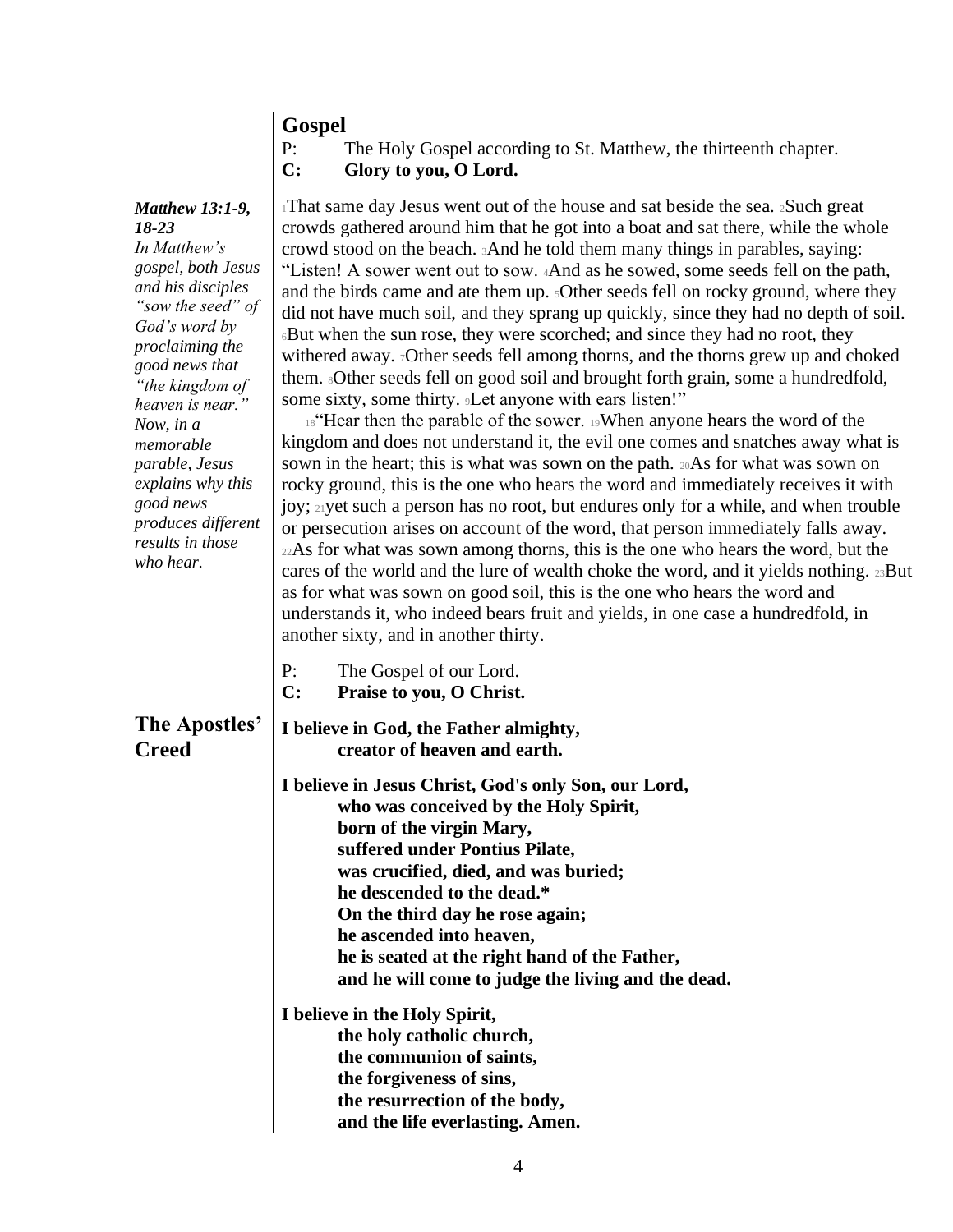**Sermon**

**Hymn of the Day**

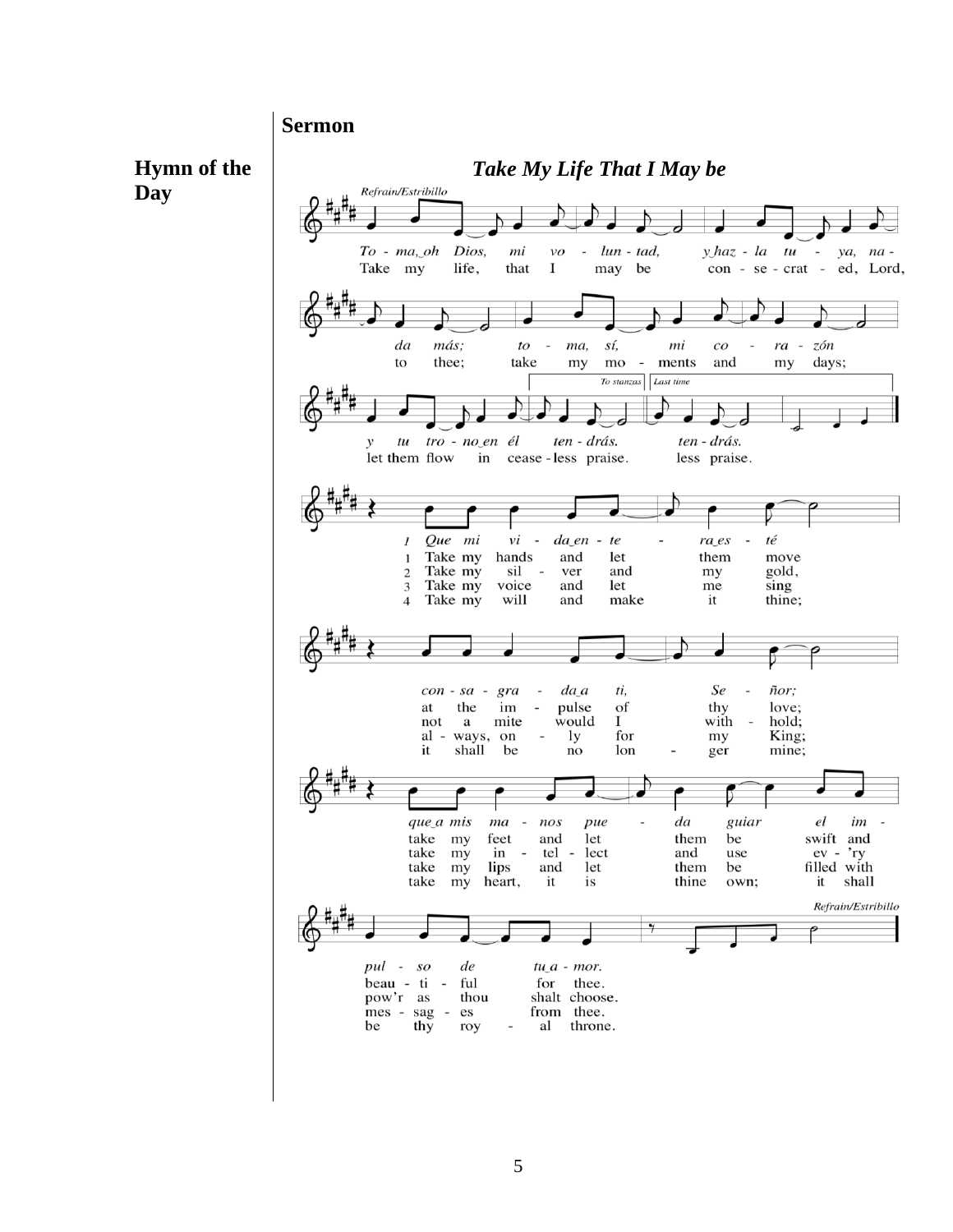### **Offering**

*Lake of the Isles Lutheran Church is supported through the generous gifts of time, talent and treasure of our friends and members. In order to fulfill our mission and ministry, we need to receive approximately \$6,000 in offerings each week. We thank you for your support and partnership in the proclamation of the good news.*

## *We Are the Lord's* Karl J. P Spitta/ Roland E. Martin

*We are the Lord's; His all sufficient merit, Sealed on the cross, to us this grace accords. We are the Lord's and all things shall inherit; Whether we live or die, we are the Lord's. We are the Lord's; then let us gladly tender Our souls to Him in deeds, not empty words. Let heart and tongue and life combine to render No doubtful witness that we are the Lord's. We are the Lord's; no darkness brooding o'er us Can make us tremble while this star affords A steady light along the path before us— Faith's full assurance that we are the Lord's. We are the Lord's; no evil can befall us In the dread hour of life's fast loosening cords; No pangs of death shall even then appall us. Death we shall vanquish, for we are the Lord's.*





#### **Anthem**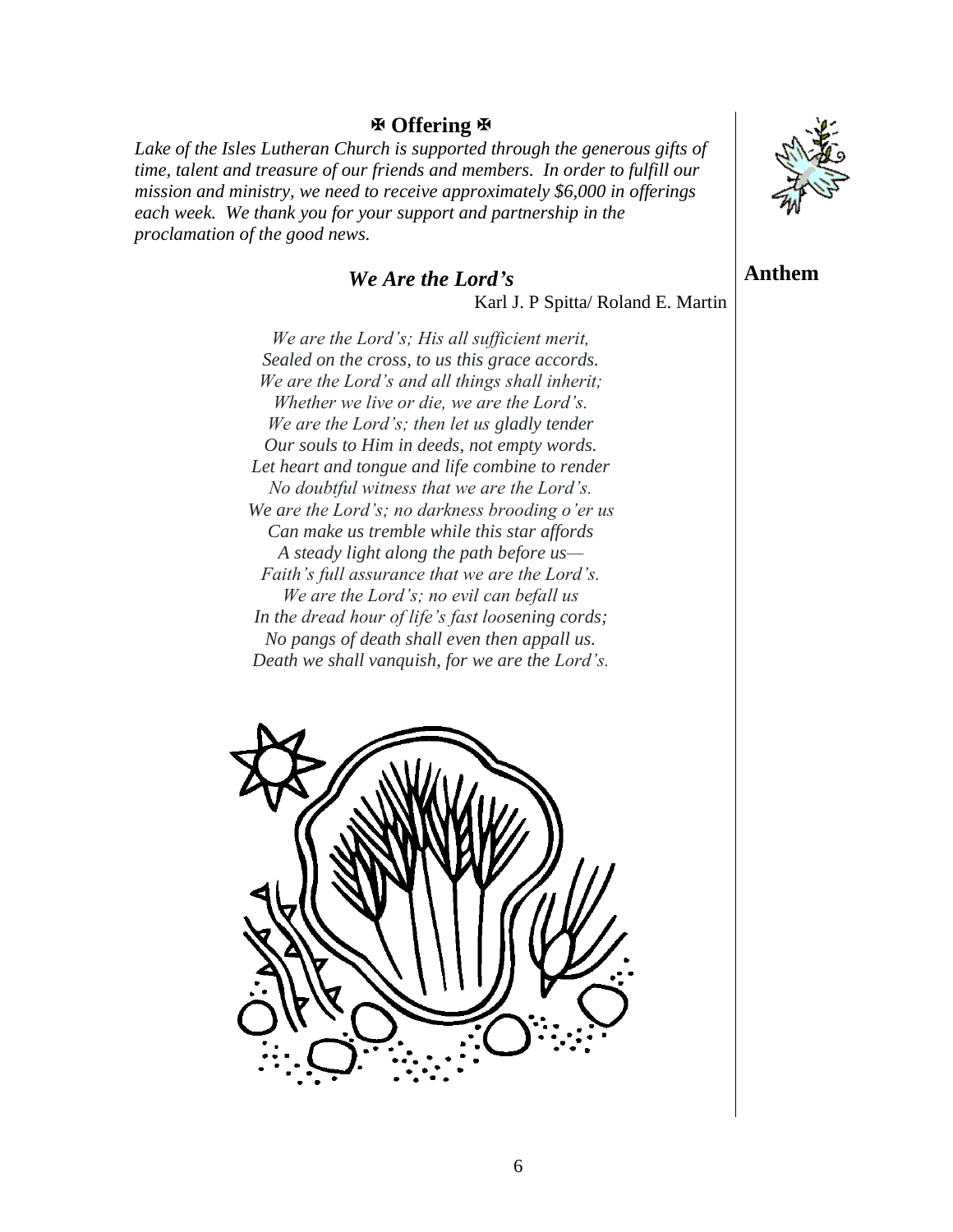

7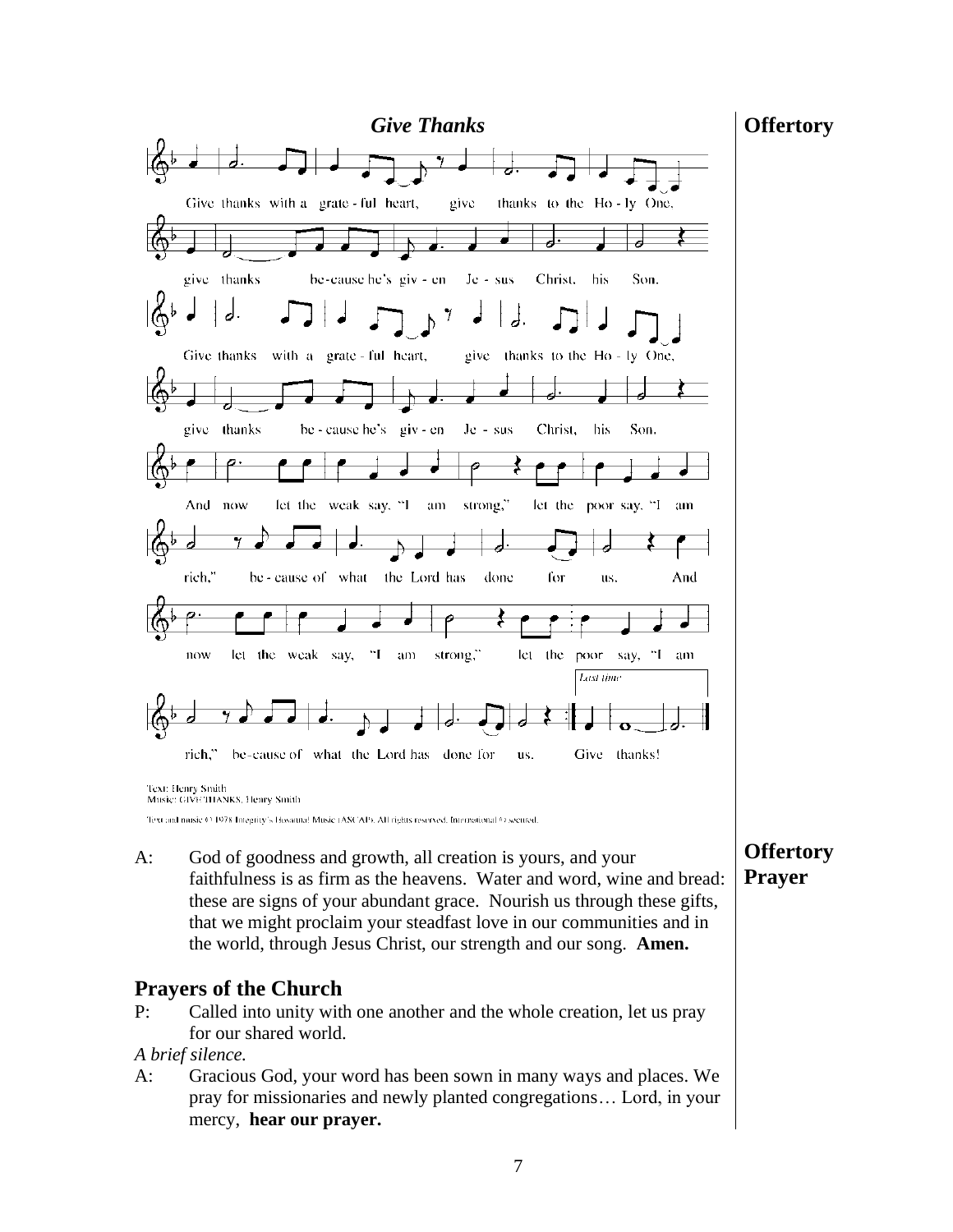- P: Into your hands, God of abundant grace, we commend all of whom we pray, trusting in your mercy, through Jesus Christ, our Savior.
- C: **Amen.**

## **Lord's Prayer**

C: **Our Father in heaven, hallowed be your name, your kingdom come, your will be done, on earth as in heaven. Give us today our daily bread. Forgive us our sins as we forgive those who sin against us. Save us from the time of trial and deliver us from evil. For the kingdom, the power, and the glory are yours, now and forever. Amen.**

#### **图SENDING** 图





Text © 2000 GIA Publications, Inc., 7404 S. Mason Ave., Chicago, IL 60638, www.giamusic.com, 800,442,3358,

All rights reserved. Used by permission.

Duplication in any form prohibited without permission or valid license from copyright administrator.

## **Benediction**

- P: The Lord bless you and keep you. The Lord make his face shine upon you and be gracious to you. The Lord look upon you with favor and  $+$  give you peace.
- **C: Amen.**

## **Announcements**

# **Sending Hymn**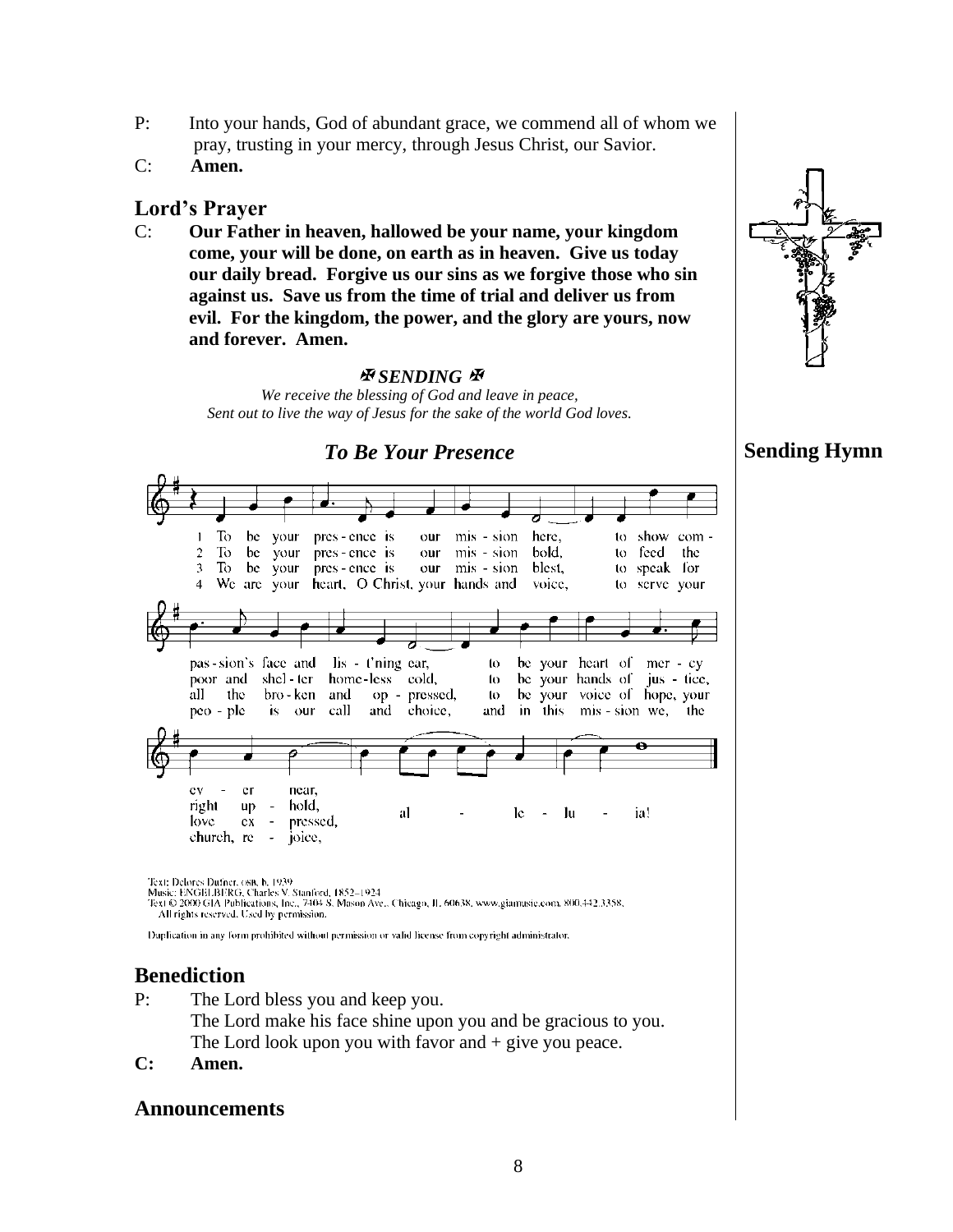#### **Dismissal**

P: Go in peace. Live in love, as Christ loved us.

**C: Thanks be to God.** 

**Postlude** *Romantic Piece, Op. 75, Nº 1*

*Antonín Dvořák (1841-1904)*

*You are free to leave during the Postlude or remain to enjoy the offering of music and praise. Bulletin liturgy and hymnody reprinted under CCLI license #1821244 and or OneLicense.net #A-704053*

## **WELCOME**

We thank you for celebrating the love of Jesus Christ with us this week, and we invite you back again—for prayer and worship and to any of the events our congregation has scheduled. We hope the message of God's grace will guide and strengthen you as you grow in love and faith in your daily life.

| <b>YOUR WORSHIP</b><br><b>LEADERS TODAY</b> | Pastor<br>Organist<br><b>Worship Assistant</b><br>Reader<br>Viola                                     | Rev. Dr. Arden D. Haug<br>Dr. Kris Rizzotto<br><b>Michelle McCreery</b><br>Marty Carlson<br>Nanette Goldman |
|---------------------------------------------|-------------------------------------------------------------------------------------------------------|-------------------------------------------------------------------------------------------------------------|
| <b>CHURCH OFFICERS</b>                      | President<br><b>Vice President</b><br>Treasurer<br>Secretary                                          | Chanda Olson<br>Jennifer Cook<br>Ross Bartels<br>Jon Sprain                                                 |
| <b>STAFF</b>                                | <b>Children's Ministry Director</b><br>Seminarian<br><b>Office Manager</b><br>Caretakers<br>Custodian | Diane LaMere<br>Al Aakre<br>Linda Nelson<br>Sarah and Trevor Skorburg<br><b>Fernando Fierros</b>            |

# *ANNOUNCEMENTS*

\_\_\_\_\_\_\_\_\_\_\_\_\_\_\_\_\_\_\_\_\_\_\_\_\_\_\_\_\_\_\_\_\_\_\_\_\_\_\_\_\_\_\_\_\_\_\_\_\_\_\_\_\_\_\_\_\_\_\_\_\_\_\_\_\_\_\_\_\_\_\_\_\_\_\_\_\_\_\_\_\_\_\_\_\_\_\_\_\_\_\_\_\_

\_\_\_\_\_\_\_\_\_\_\_\_\_\_\_\_\_\_\_\_\_\_\_\_\_\_\_\_\_\_\_\_\_\_\_\_\_\_\_\_\_\_\_\_\_\_\_\_\_\_\_\_\_\_\_\_\_\_\_\_\_\_\_\_\_\_\_\_\_\_\_\_\_\_\_\_\_\_\_\_\_\_\_\_\_\_\_\_\_\_\_\_\_



Please keep the following friends & members of our community of faith in your prayers of

thanksgiving or for comfort, peace, and healing: **The family of Gary Olson,** father of Lars Olson; **Vicki Hovda and family**; **Sam Pederson**, nephew of Jennifer Cook; **Sam**  **Brown**, child of Liz and Mike Brown; **Jim Peterson**, brother-in-law of Rick and Suzanne Pepin**; Bruce Payne and Mike Payne**, cousins of Michelle McCreery; **Mary McCarthy**, friend of Nancy McCutcheon; **Lynn Williamson**, family of Bruce and Carol Kuehn; **Heluza Ramos**, grandmother of Rebecca Morell, **Deb Benson**, mother of Kayla Hoel; **Trevor Daniel**, prayer request by Cheri Moe; **Hazel Thomas**, a friend of Mark Duff and Michelle McCreery.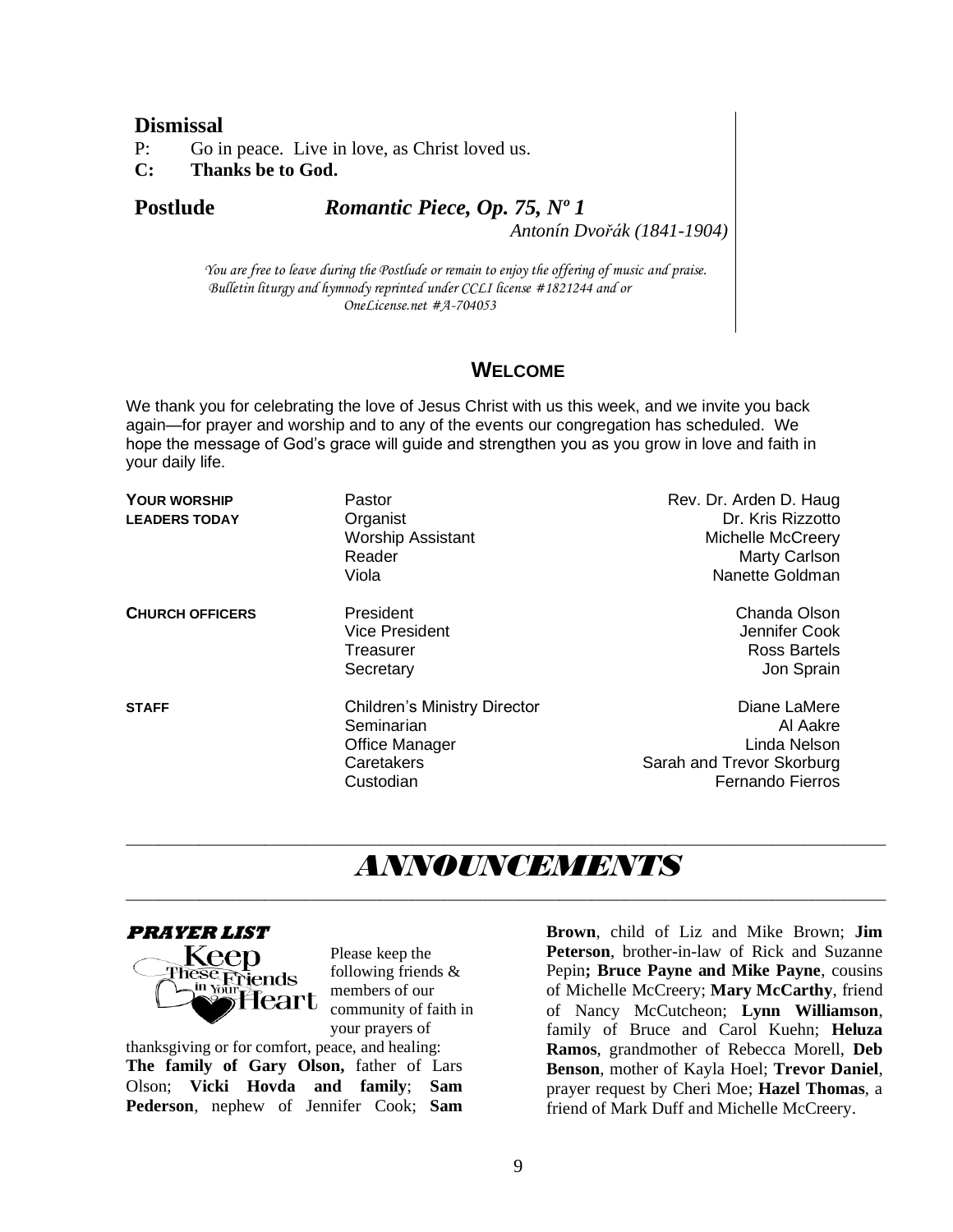*Bruce Kuehn 7.14 Charley O'Brien 7.18*

**Loved Ones In The Military** Please keep all the members and families of the military in your prayers of thanksgiving and protection.



#### *DONATIONS FOR CES THROUGH MT. OLIVE LUTHERAN CHURCH*

*\_\_\_\_\_\_\_\_\_\_\_\_\_\_\_\_\_\_\_\_\_\_\_\_\_\_\_\_\_\_\_\_\_\_\_\_\_\_*

\_\_\_\_\_\_\_\_\_\_\_\_\_\_\_\_\_\_\_\_\_\_\_\_\_\_\_\_\_\_\_\_\_\_\_\_\_\_\_\_\_\_\_\_

Jim Bargmann, Coordinator of Neighborhood Ministry of Mt. Olive Lutheran Church wanted to let us know that they have formalized an agreement with one of our neighborhood partner food shelves, Community Emergency Service (CES), to become a remote distribution site south Minneapolis. They will offer food and household supplies - both non-perishable and fresh vegetables and fruit - along with diapers, cleaning supplies, laundry detergent, personal care items and more, every Friday until our primary shopping places (Target, Cub, Aldi, and their many corner shops) are able to reopen.

They will open at 9:00 am each Friday and will stay open until they run out of supplies or 12 pm, whichever comes first. Mt. Olive's address is 3045 Chicago Avenue South.

Monetary donations should be directed to CES [\(www.cesmn.org\)](http://www.cesmn.org/). They can leverage their relationships with food suppliers to make the money go much further than we can.

At Mount Olive, they are asking for donations of supplies that CES does not keep in their inventory but are still needed by members of the community household cleaning supplies, personal care items, diapers, formula. Those can be dropped off at Mount Olive in the same time we are open for distribution - Fridays, 9 am to noon.

#### \_\_\_\_\_\_\_\_\_\_\_\_\_\_\_\_\_\_\_\_\_\_\_\_\_\_\_\_\_\_\_\_\_\_\_\_\_\_\_\_\_\_\_\_\_\_\_\_\_\_\_\_\_\_\_\_\_\_\_\_\_\_\_\_\_\_\_\_\_\_\_\_\_\_\_\_\_\_ *OUR SAVIOUR'S HOUSING MEALS IN 2020*

Lake of the Isles Lutheran Church has provided a meal for 40 the first Friday of every month for many years. This is a wonderful opportunity for families or a group of friends. Check your calendars and pick a month now for 2020. You can reserve your month by calling or emailing Cheri Moe (952-431-5226, [moeclana@aol.com\)](mailto:moeclana@aol.com). She can provide you with recipes for a crowd. If you are a Thrivent member, you can apply for a Thrivent Action grant that will cover the cost of the meal as well as some left over to purchase the supplies that Our Saviour's is always in need of.

**Thank you to everyone who has volunteered to provide a meal for the shelter. The only date we now need volunteers for is October 2nd. Because of the COVID 19 restrictions, the only way to currently provide our monthly meal is to donate by check, money order or online and the shelter will order a meal. the suggested cost is \$250.** Please contact Cheri if you can serve on October 2nd. Thank you.

#### *\_\_\_\_\_\_\_\_\_\_\_\_\_\_\_\_\_\_\_\_\_\_\_\_\_\_\_\_\_\_\_\_\_\_\_\_\_ WEDNESDAY MORNING BIBLE STUDY*

Pastor Haug will lead a virtual Bible study by Zoom for the regular 10:00 am Wednesday morning Bible study group. If you would like to participate, please contact Pastor Haug at [pastor@loti.org.](mailto:pastor@loti.org) He will in turn, send you a link and invitation to the group meeting.

#### *\_\_\_\_\_\_\_\_\_\_\_\_\_\_\_\_\_\_\_\_\_\_\_\_\_\_\_\_\_\_\_\_\_\_\_\_\_\_ VIRTUAL COFFEE HOUR*

If you are interested in participating in a virtual coffee hour on Sunday, please contact Michelle McCreery at [michelle.mccreery@loti.org.](mailto:michelle.mccreery@loti.org)

#### *UPDATE ON LUTHERAN WORLD RELIEF PERSONAL CARE KITS FOR LENT*

\_\_\_\_\_\_\_\_\_\_\_\_\_\_\_\_\_\_\_\_\_\_\_\_\_\_\_\_\_\_\_\_\_\_\_\_\_\_\_\_\_\_\_

Due to COVID-19, our LWR Lenten project to assemble personal care kits was put on hold. A few weeks ago, the money that had been donated for the project was used to purchase additional items we needed and with the help of Ellie Holmquist, Anita Duder, Mary Flynn and Linda Nelson, we assembled 67 kits. Each kit included a towel, 3 bars of soap, a comb, toothbrush and a nail clipper. Our goal was 75 but considering the circumstances, we did very well. Pastor Haug delivered the kits this week to the warehouse in St. Paul where they will be repacked and sent to those in need. We had leftover bars of soap, combs and toothbrushes which Janna and Pastor Haug then delivered to Mt. Olive Lutheran Church last week for their remote distribution site in south Minneapolis to help those in need in our own community.